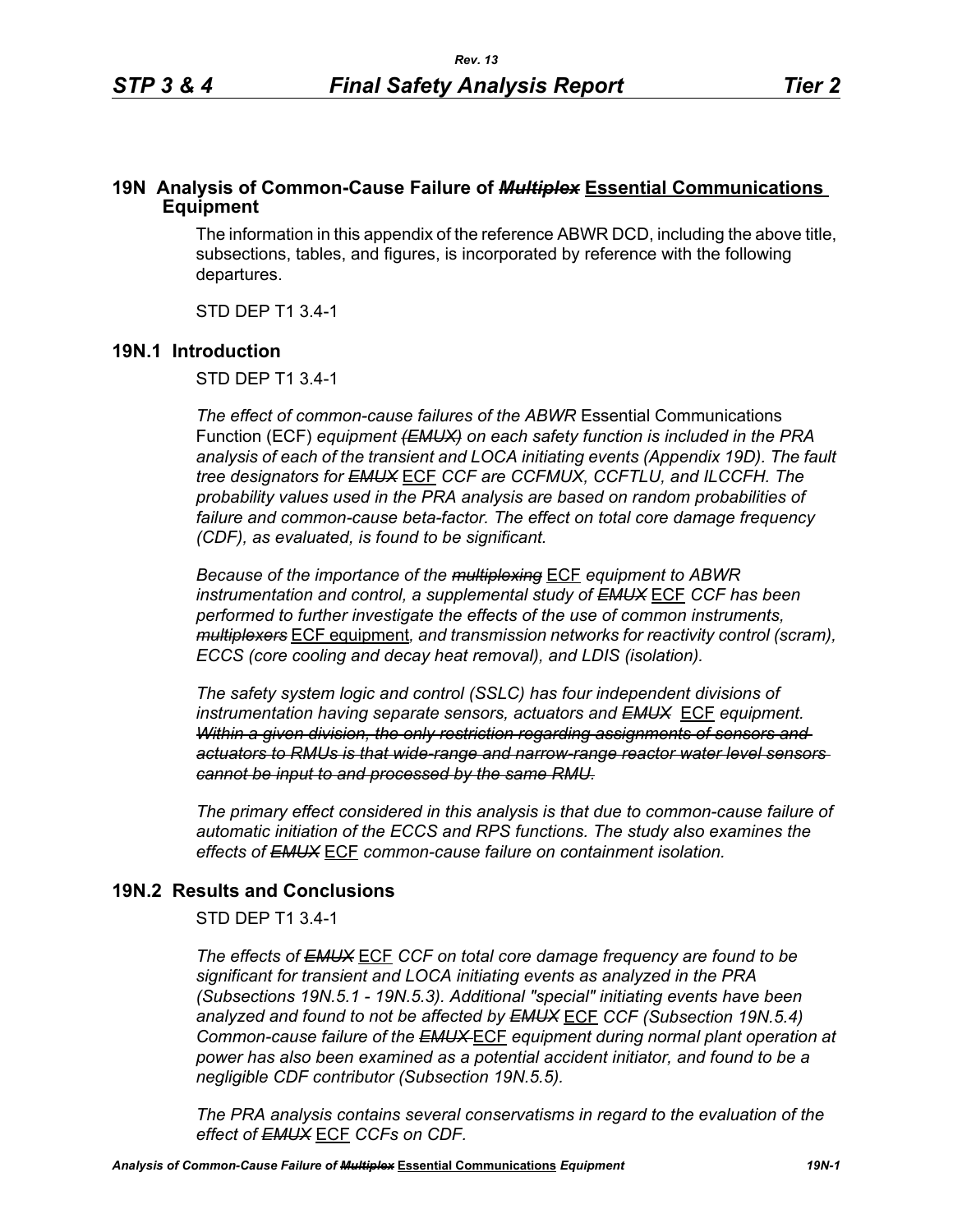*The potential causes of common failure of multiple divisions of EMUX* ECF *have been identified as the following:*

*RMUs* Remote Digital Logic Controller (RDLC) *Miscalibration*

*These eleven potential common causes have been examined (Subsection 19N.4) and only three of them appear to be credible:*

*(1) RMU* RDLC *miscalibration*

*All three of these potential causes could exist across division boundaries in spite of physical separation and electrical independence. Because of the existence of these three potential causes of common-cause EMUX* ECF *failure, several precautions are being taken regarding defense against them:*

- *(1) To eliminate the RMU RDLC miscalibration as a credible source of* ECF *commoncause failure, administrative procedures will be established to perform crosschannel checking of RMU* RDLC *outputs at the main control room SSLC instrumentation, as a final checkpoint of RMU* RDLC *calibration work.*
- *(2) To eliminate maintenance/test error as a credible source of EMUX* ECF *commoncause failure, a thorough post-maintenance test (Subsection 7.1.2.1.6 (4), (5), (6), Protection System Inservice Testability) will be conducted using the surveillance test controller (STC) that is provided in each instrumentation division as part of the EMUX and SSLC designs. The STC contains preprogrammed test sequences for each sensor type and each safety-related system supported by EMUX and SSLC. The tests cannot be changed by the maintenance technician; the technician only selects which system is to be simulated. The STC then injects appropriate simulated sensor signals (traceable to and automatically checked against known standards) into the RMUs of the EMUX. Failure of the calibration standards is alarmed. Testing is dynamic; i.e., the STC injects ramp-type analog signals over the full range (including abnormal upscale and downscale) of the simulated transmitters and also injects pulse, contact closure or frequency-modulated signals as required by the system under test. In this way, the full transmission capability of EMUX* the ECF *and the functional control and interlock logic in SSLC are tested. Test results are monitored either at the EMUX* ECF *outputs in the control room or local area, or at the SSLC outputs, depending upon where test or maintenance was performed. The STC logs the test results, which can also be sent to the process computer or printed out. The STCs are normally off, have continuous self-test, and are operated one at a time, so they are not subject to CCFs of their own. Since the logged test results can verified independently by control room personnel, a single technician can safely maintain multiple divisions of EMUX.*

*The test features described above check the electronic circuitry from the signal conditioning and A/D converter inputs through the digital processing electronics. Transmitter calibration and other sensor calibration activities will*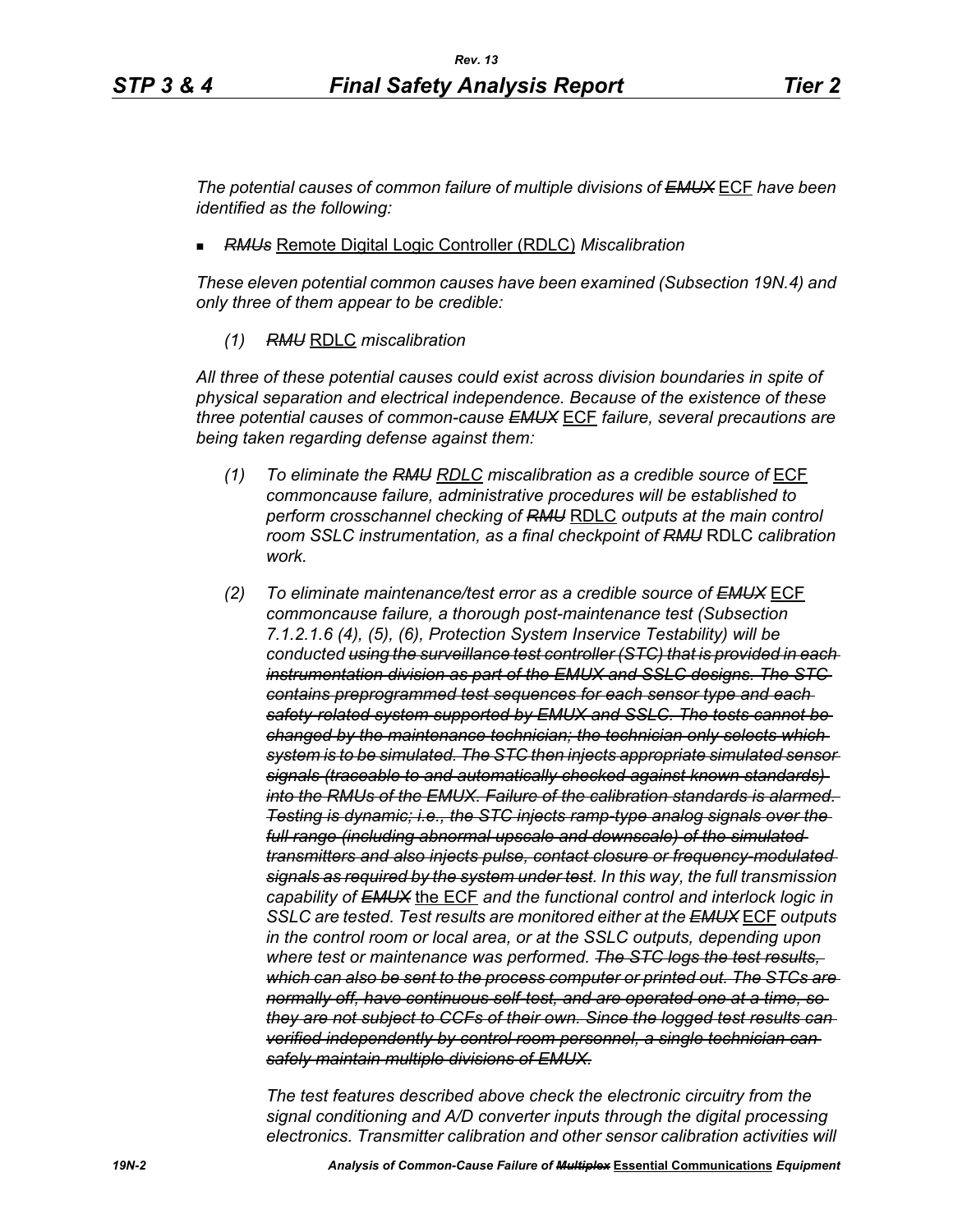*require two technicians for the four safety divisions. Each will calibrate his division to the inputs of the RMUs* RDLCs *and then check the other's work. This will then be repeated for the remaining two divisions.*

- *(3) To prevent any unidentified EMUX* ECF *faults/failure modes (e.g., an undetected software fault) from propagating to other EMUX* ECF *divisions, so that such unidentified faults are effectively eliminated as a credible source of EMUX* ECF *common-cause failure:* 
	- *(a) Chapter 16, Plant Operating Technical Specifications will incorporate requirements on the "Limiting Conditions of Operation" and "Required Action" that must be followed in the event of a failure of a single division of EMUX* ECF *and in the event of a failure of multiple divisions of EMUX* ECF*.*
	- *(b) The plant operating procedures will include the appropriate detailed procedures necessary to assure that the ABWR plant operations are maintained within compliance with the governing "Plant Operating Technical Specifications" during the periods of divisional EMUX* ECF *failure. These will also include the appropriate symptom-based procedures to assure that adequate core cooling is maintained in the hypothetical event of an entire EMUX* ECF *failure.*

The following site-specific supplement addresses COL License Information item 19.8 This COL license information item is addressed in subsection 19.9.8.

### **19N.3 Basis for the Analysis**

The information in this appendix section of the reference ABWR DCD and all subsections is incorporated by reference with the standard departure numbered STD DEP T1 3.4-1.

#### STD DEP T1 3.4-1

*The design features of the EMUX* ECF *that are of most importance to and form the basis for this analysis are the following:*

- *(1) There is complete separation of RMUs, DTMs* RDLCs, *Digital* Trip Units Function (DTF) components*,* DLCs (performing the Safety Logic Function (SLF))*, Trip Logic Units (TLU)* Function (TLF) components*, sensors and ECCS actuators, etc., between the four safety divisions of control and instrumentation.*
- *(2) Within a given division, the only restriction regarding assignments of sensors and actuators to RMUs is that wide-range and narrow-range reactor water level sensors cannot be input to and processed by the same RMU.*
- *(3) There is separation of DTM* DTF *and TLU modules* TLF components *within a division along the lines of "de-energize* deenergize *to operate" and "energize to operate" functions, i.e., RPS, and MSIV signals are processed by different*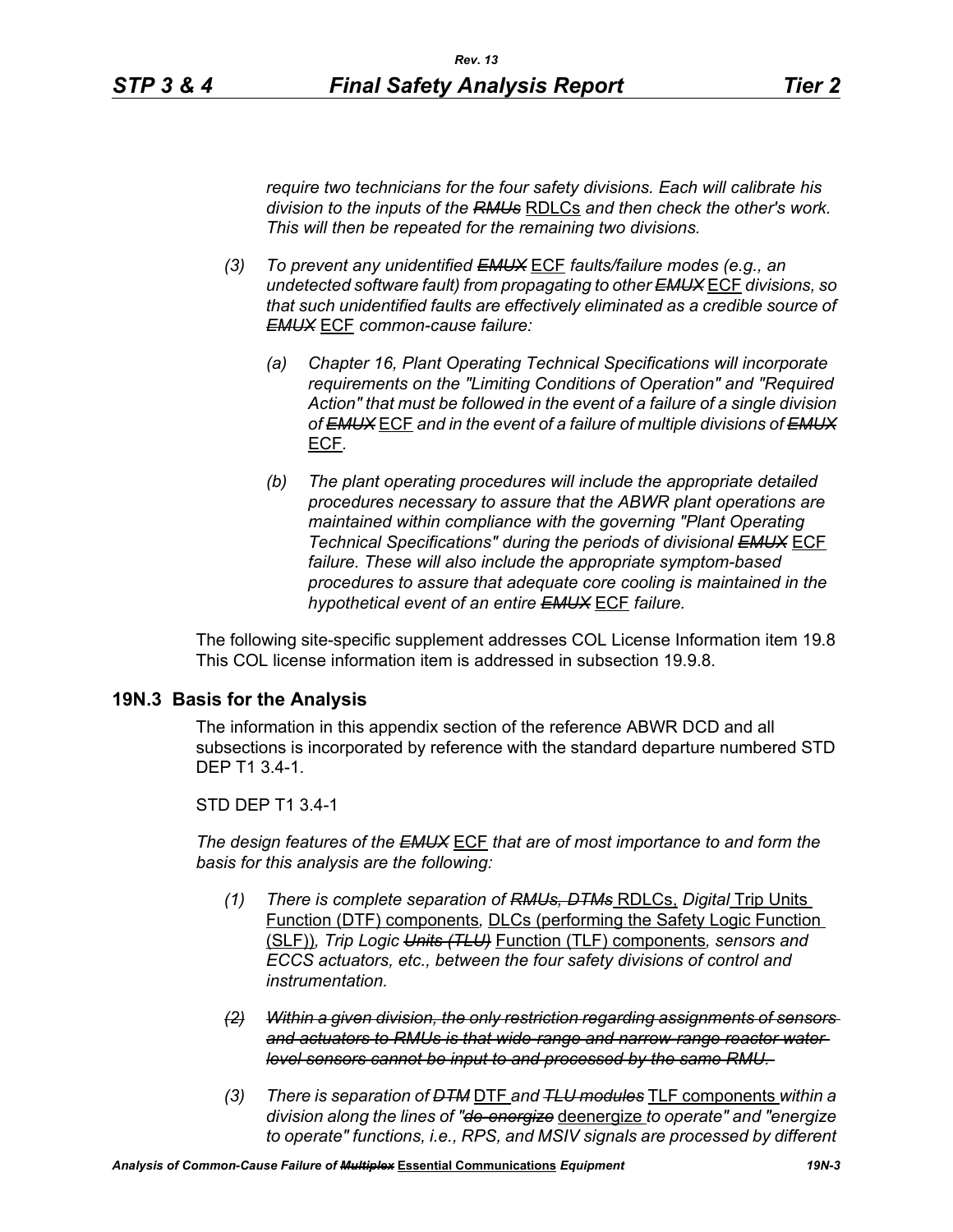*"energize to operate".* 

*DTM* DTF *and TLU* TLF *modules than the DTM and SLU* DTF and DLC *modules used for ECCS control and PCV isolation (PCV isolation is also deenergize* deenergize*-to-operate). The RPS/MSIV process channel is "deenergize to operate", while the ESF process channel is predominantly* 

- *(4) The RMUs* RDLCs *are connected by a separate* ECF *network redundant point-to-point serial data links (EMUX) in each division, which is a redundant or reconfigurable control data network of high reliability.*
- *(5) All data communications to and from other divisions of control and instrumentation, and all data communications to nondivisional systems are electrically isolated.*
- *(6) Comparison of a sensed input to a setpoint for generating a trip is done by aDTM* DTF*. Coincident 2/4 trip logic processing for generating a divisional output trip is done by a TLU* TLF *or* DLC performing the SLF*.*
- *(7) Loss of data communications in any division to the RPS (and deenergize-to operate isolation functions) will result in a trip (and isolation, respectively) in the failed division due to the fail-safe design.*
- *(8) Manual scram is implemented by hard wire to the scram pilot valve solenoids and does not depend on the correct operation of the DTM* DTF *or TLU* TLF*.*
- *(9) A bypass of the RPS output logic unit is a manual, division out-of-service bypass, which allows repair of the DTM* DTF *or TLU* TLF *of that division without a half scram condition or half MSIV isolation condition. Only one division can be bypassed at a time.*
- *(10) To reduce the probability of spurious initiation of ECCS, two SLUs*SLFs *are used in parallel within a division, with 2/2 voting at of the final channel output to initiate equipment actuation* the function*.* The final vote of the system initiation signals is accomplished with non-microprocessor based equipment in the logic or with a separate actuation of system valves and pumps, where both are required to initiate coolant injection. *If one ECCS SLU is in a failed condition, it is automatically bypassed, the control room is alerted, and the remaining SLU operates with 1/1 logic until the failed SLU is restored.*
- *(11) RMUs and EMUXs are self-tested every 15 minutes and repaired/replaced ECF module transmission or reception utilizes self diagnostics for each message. ECF modules can typically be replaced in an average time of 48 hours.*
- *(12) Control room indicators, annunciators, and alarms associated with EMUX*ECF*-transmitted control signals are dependent on correct operations of EMUXs*ECFs*.*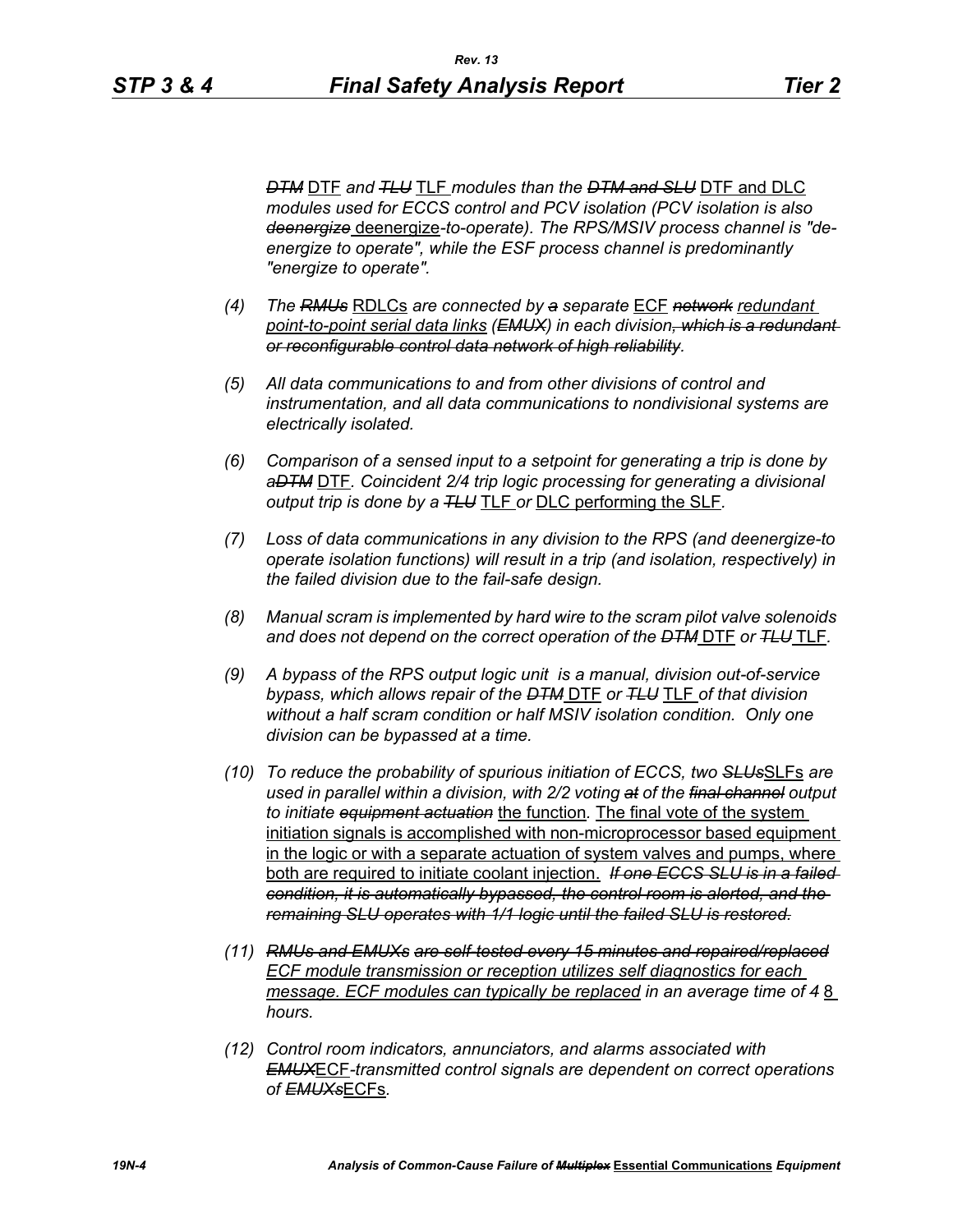*(13) (12)Vital plant parameters are hard-wired to the remote shutdown panel independent of EMUX* the ECF*.* 

In addition to the design features listed above, the following assumptions and ground *rules also supply the basis for this analysis:*

- *(1) Common-cause failure of all RMUs* RDLCs *or all EMUX* ECF *point-to-point serial datalinks cannot be ruled-out as impossible or incredible. The reason for this is that several potential common causes can be postulated. (Subsection 19N.2)*
- *(2) The probability of common-cause failure of inter-divisional all RMUs* RDLCs *or EMUX* the ECF *is extremely low. The reasons for this are the commoncause defenses built into the design-physical separation, electrical separation, asynchronous operation, optical isolation, natural convection cooling ability, and the self-testing diagnostic feature-in addition to the special defenses discussed in Subsection 19N.2.*
- *(3) RMUs* The SSLC channels *may be postulated to have common-cause failures of* channels configured either in *the energize-to-trip mode or the deenergize-to-trip mode, but not of both modes simultaneously.*
- *(4) EMUX* ECF *transmission may be postulated to have common-cause failures of the energize-to-trip mode only. Failure of the deenergize-to-trip mode is considered to be not possible.*
- *(5) Simultaneous failure of all RMUs* RDLCs *or EMUXs* ECF networks *in the energize-to-trip mode would result in an automatic scram and MSIV and PCV isolation valve closure, and loss of automatic ECCS initiation capability. Some ECCS could be initiated manually from the remote shutdown panel.*
- *(6) In addition of complete failure of energize-to-trip or deenergize-to-trip functions, the RMUs* RDLCs *may have common-cause calibration errors.*

### **19N.4 Potential Causes of and Defenses Against** *EMUX* **ECF CCF**

### STD DEP T1 3.4-1

The information in this appendix section of the reference ABWR DCD, including the above title and all subsections, is incorporated by reference with the standard departure numbered STD DEP T1 3.4-1.

### **19N.4.1 Earthquake**

STD DEP T1 3.4-1

*The multiplex ECF equipment consists of solid-state electro-optical modules, which are vibration and shock resistant by nature. In addition, the equipment is designed and tested to very high acceleration levels (7-10g). Earthquakes of magnitudes above 2g have never been experienced, are not expected to occur, and if they did occur would*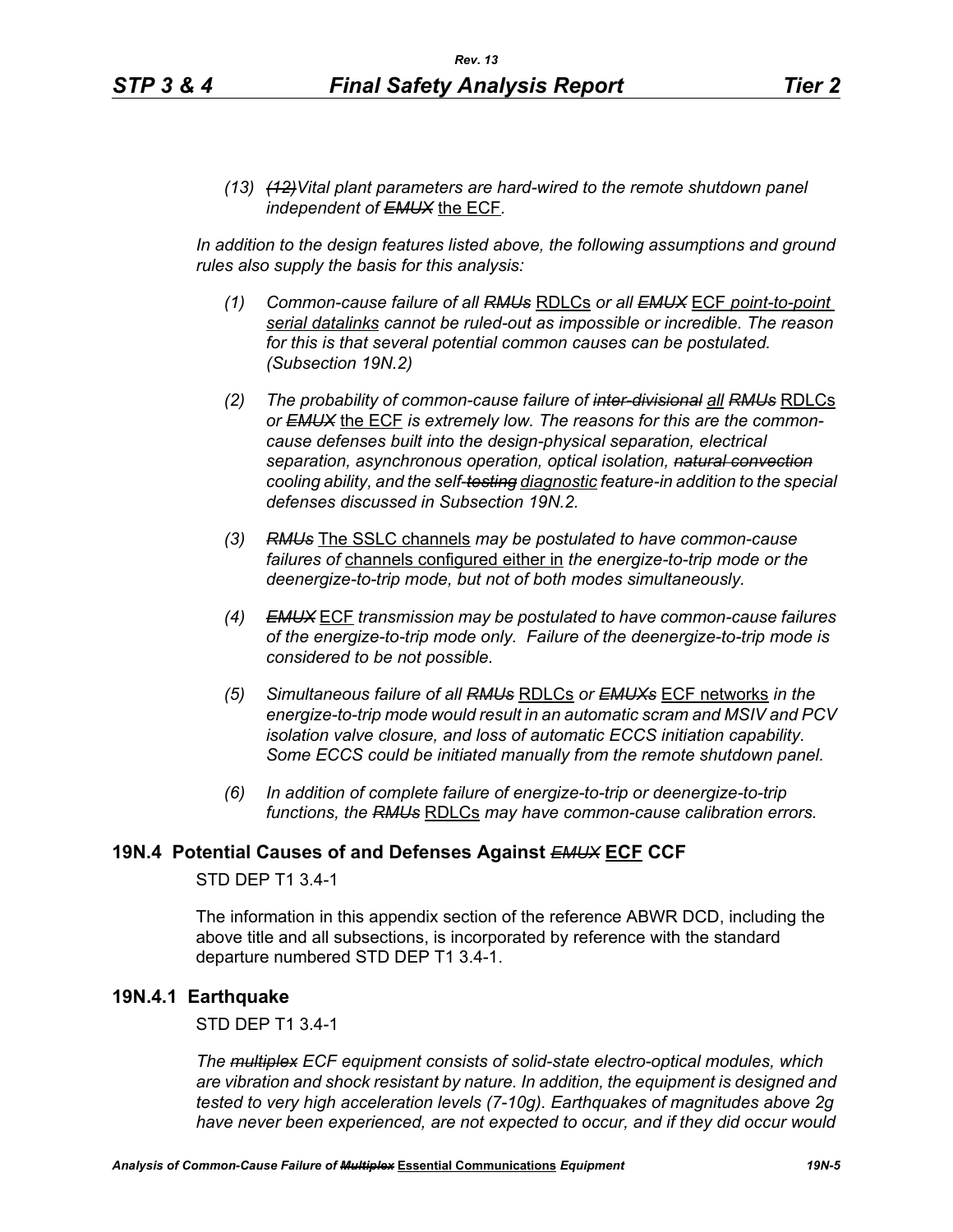*have much more serious consequences than loss of EMUX* ECF *equipment. Even allowing for magnification above ground level, earthquake does not appear to be a credible cause of concern.*

## **19N.4.2 Loss of D.C. Power**

STD DEP T1 3.4-1

*Common-cause loss of DC power has been examined intensively in an EPRI analysis (Reference 19N-1). Most of the identified potential common causes were found to either result in gradual degradation and/or be self-announcing. The consequences of actual loss of all DC power would be far more serious than the loss of EMUX* ECF *equipment since most control instrumentation in the plant's safety equipment depends on DC power. (Loss of DC power is evaluated as part of the station blackout analysis of Appendix 19D.) Loss of DC power does not constitute a significant cause of common-cause EMUX* ECF *failure.* 

### **19N.4.3 Loss of Cooling**

STD DEP T1 3.4-1

*It is a design requirement that the ABWR EMUX* ECF *equipment must be capable of continuous operation at 323.15 K (50°C), and must be capable of continuous operation in its installed condition without fans. This is not a problem for present-day low-power solid-state electronic equipment, and the maximum anticipated ambient temperature is 313.15 K (40°C). Loss of cooling is not a credible common cause.* 

# **19N.4.4 Sensor Miscalibration**

STD DEP T1 3.4-1

*Sensor miscalibration does not represent a common-cause failure of EMUX* ECF *equipment per se, but is identified here because of the fact that there is a reduction in the number of sensors in the ABWR multiplexed* ECF *instrumentation configuration relative to earlier designs, and the sensors are shared between safety functions.* 

### **19N.4.5** *RMU* **Remote DLC Miscalibration**

STD DEP T1 3.4-1

*Only the analog-to-digital converters of the EMUX*RDLCs *require calibration. The calibration is automatic and computer-controlled. Calibration is accomplished by comparison to voltage, resistance and time references that are verified against external laboratory standards. The EMUX* ECF *transmission equipment is selfcalibrating. The technician only initiates calibration by pushing a button equipment* calibration is monitored continuously and automatically adjusted if needed to maintain calibration to on-board verified standards*. In addition, the self-test feature of* selfdiagnostics in *the equipment detects certain types of calibration faults.*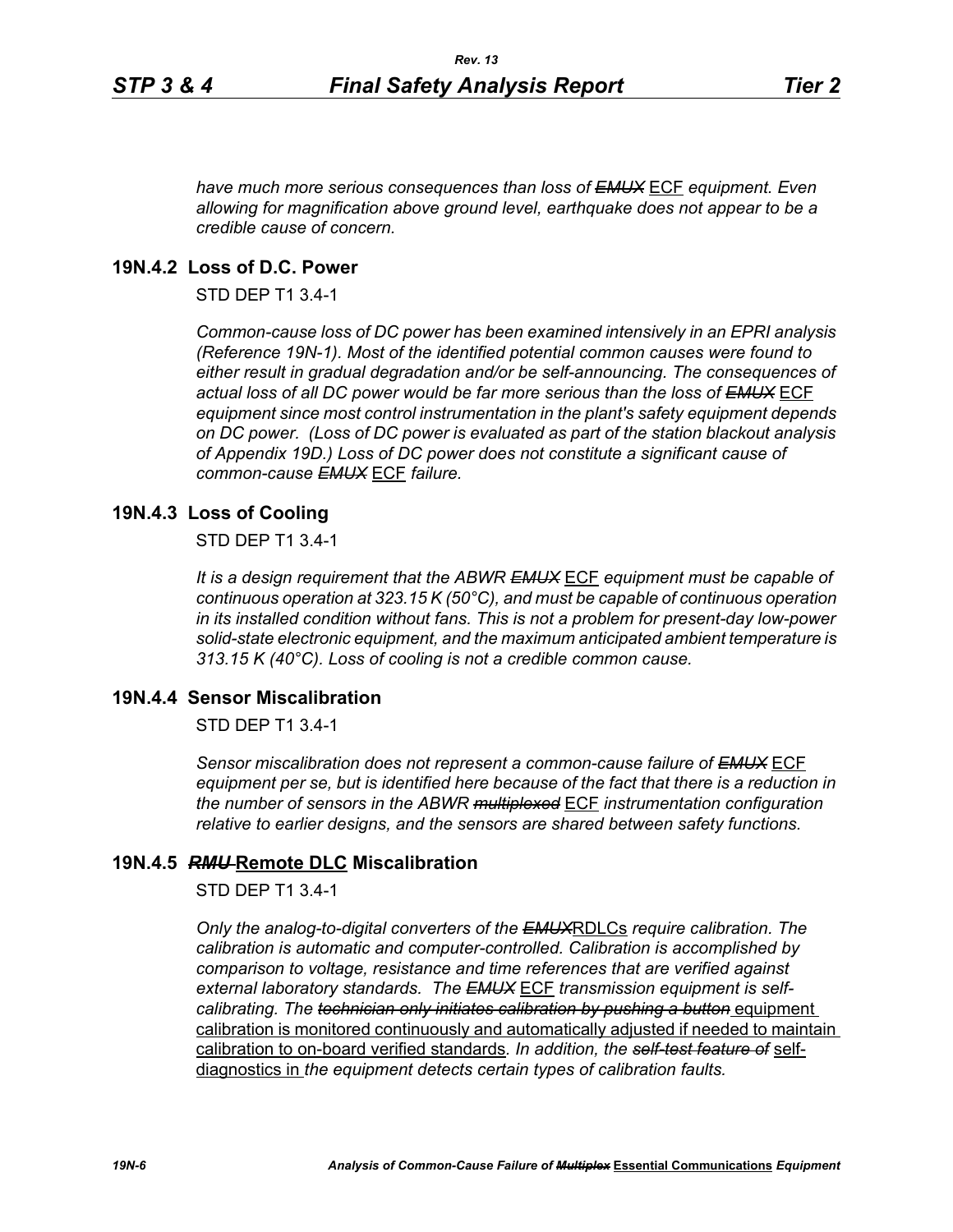# **19N.4.7 Maintenance/Test Error**

STD DEP T1 3.4-1

*The EMUX* ECF *equipment has a built-in provision to prevent bypassing multiple divisions simultaneously. This feature would not prevent common maintenance or test errors that were done consecutively and were latent by nature, such as set points being erroneously set. Periodic surveillance, as required by the technical specifications, includes verification of setpoints. The self-test feature of the equipment will also identify some types of maintenances/test errors.* 

# **19N.4.9 Electromagnetic Interference (EMI)**

STD DEP T1 3.4-1

*EMI is a potential cause of failure of solid-state electronic equipment. EMI can enter a circuit through any of several paths-power supplies, adjacent equipment, adjacent cabling, or input signals. In the case of the EMUX* ECF *equipment, none of these paths would affect multiple divisions since the divisions are widely separated physically and are electrically independent. In addition, the nature of electro-optics reduces the susceptibility to EMI. Fiber-optic transmission lines are not subject to EMI and will not propagate transients between lines. EMI is not a credible common cause.* 

## **19N.4.10 Fire**

STD DEP T1 3.4-1

*The four divisions of remote EMUX* ECF *equipment are located in separate rooms of the reactor building and are separated by barriers. The fiber optic transmission cables have fire-resistant protective covering. A localized fire would affect only one division. A more wide-spread fire might affect two divisions, but a fire large enough to affect three or four divisions would have more far-reaching effects than the loss of EMUX* ECF *transmission. Because of the physical separation, common-cause failure of remote EMUX* ECF *equipment due to fire does not appear to be a credible concern.* 

# **19N.4.11 Software**

STD DEP T1 3.4-1

*The EMUX* ECF *equipment is programmed to perform the essential communications function, self-test, and calibration. The software that provides the programming is subject to extensive "debugging" procedures and strict quality control and test requirements (verification and validation). Nevertheless, it is not impossible that an undetected "bug" could remain. If such were the case, it would most likely affect all divisions. It would not necessarily cause all divisions to fail simultaneously. Commoncause software fault is a credible, although unlikely, possibility. To provide additional defense against software CCF, technical specification requirements and administrative procedures will be established, as discussed in Subsection 19N.2, to assure taking of appropriate action in the event of failure of individual multiplex divisions.*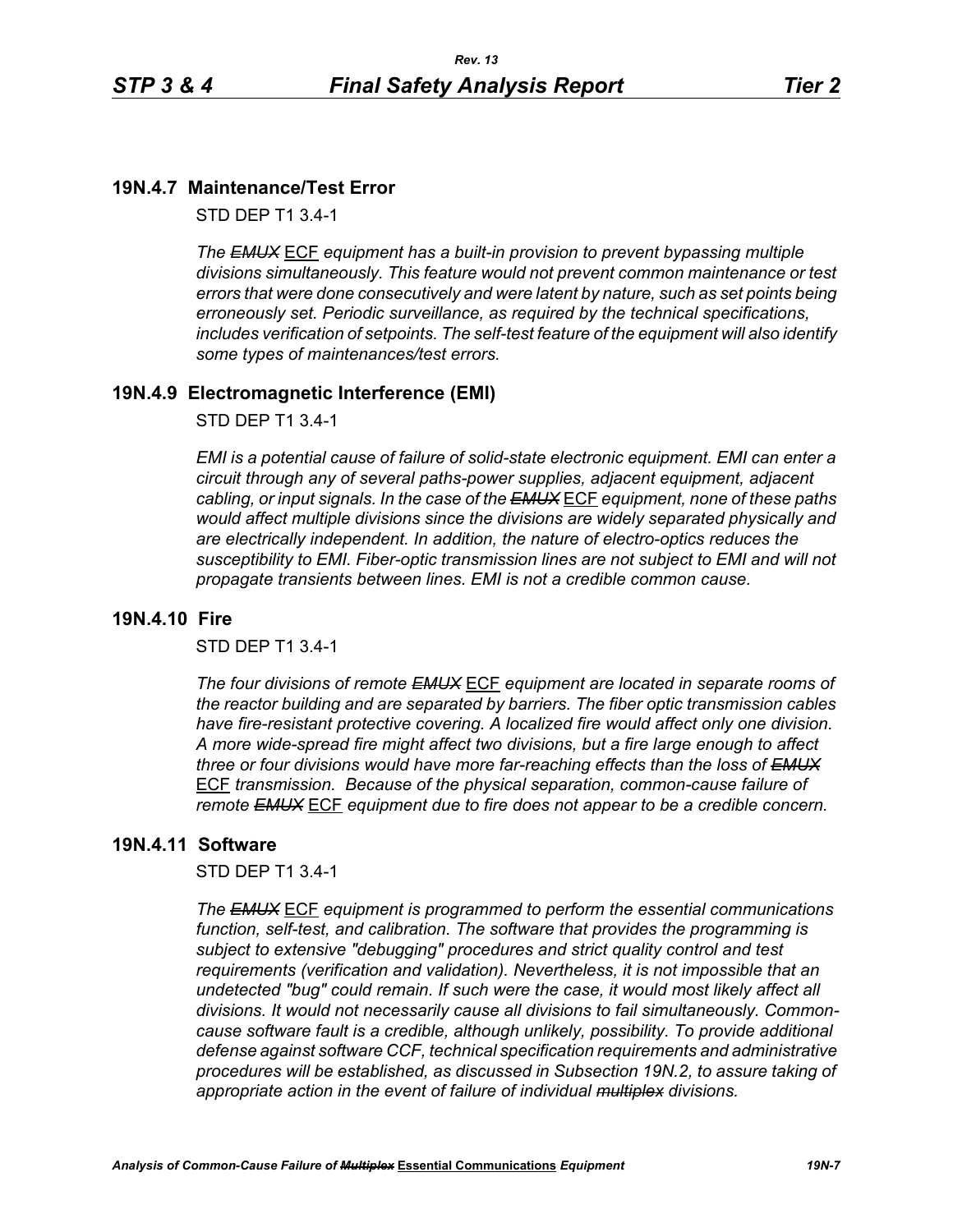# **19N.4.12 Summary**

STD DEP T1 3.4-1

*Of the eleven potential common causes examined, only three appear to be credible:* 

*(1) RMU* RDLC *miscalibration*

*The failure that would result in a significant contribution to core damage frequency would be complete failure during plant operation of three or four divisions of EMUX* ECF *that transmit signals from wide-range water level sensors. This condition could result in failure to automatically initiate ECCS. Since failure of EMUX* ECF *equipment is annunciated, the operator would be aware of the need for manual initiation of ECCS. Appropriate instrumentation and control is available at the remote shutdown panel, if needed.* 

# **19N.5 Discussion of the Effect on Core Damage Frequency**

The information in this appendix section of the reference ABWR DCD, and all subsections, is incorporated by reference with the following standard departure numbered STD DEP T1 3.4-1.

### STD DEP T1 3.4-1

*The three primary safety functions that are necessary to prevent core damage are reactivity control, core cooling, and decay heat removal. The effects of EMUX* ECF *CCF are included in the quantification of core damage frequency in the internal events analysis of Appendix 19D. Additional discussion is given herein to provide further information and insight into the nature of EMUX* ECF *CCF contribution to core damage frequency. The isolation function does not contribute directly to core damage frequency and is evaluated separately in Subsection 19N.6.* 

# **19N.5.1 General Plant Transient Events**

STD DEP T1 3.4-1

*In the ABWR, automatic response of the safety functions to a plant transient producing decreasing water level is initiated by signals transmitted through the EMUX* ECF*. Initiation of ECCS and closure of some isolation valves is by the presence of an energizing signal. Initiation of RPS (scram) and MSIV and PCV closure is by a deenergizing signal or absence/loss of energization.* 

*There are four independent divisions of sensors and EMUX* ECF *equipment. Simultaneous loss of transmission capability on any two of the four divisions would result in a scram on loss of energization. Loss of transmission capability on any three divisions simultaneously would result in loss of automatic initiation of ECCS and loss of low pressure permissive signals for reactor shutdown cooling. When a single division is lost, the control room is alerted and that division is bypassed by the operator. Bypassing of a division results in that division becoming inoperative; i.e., that division*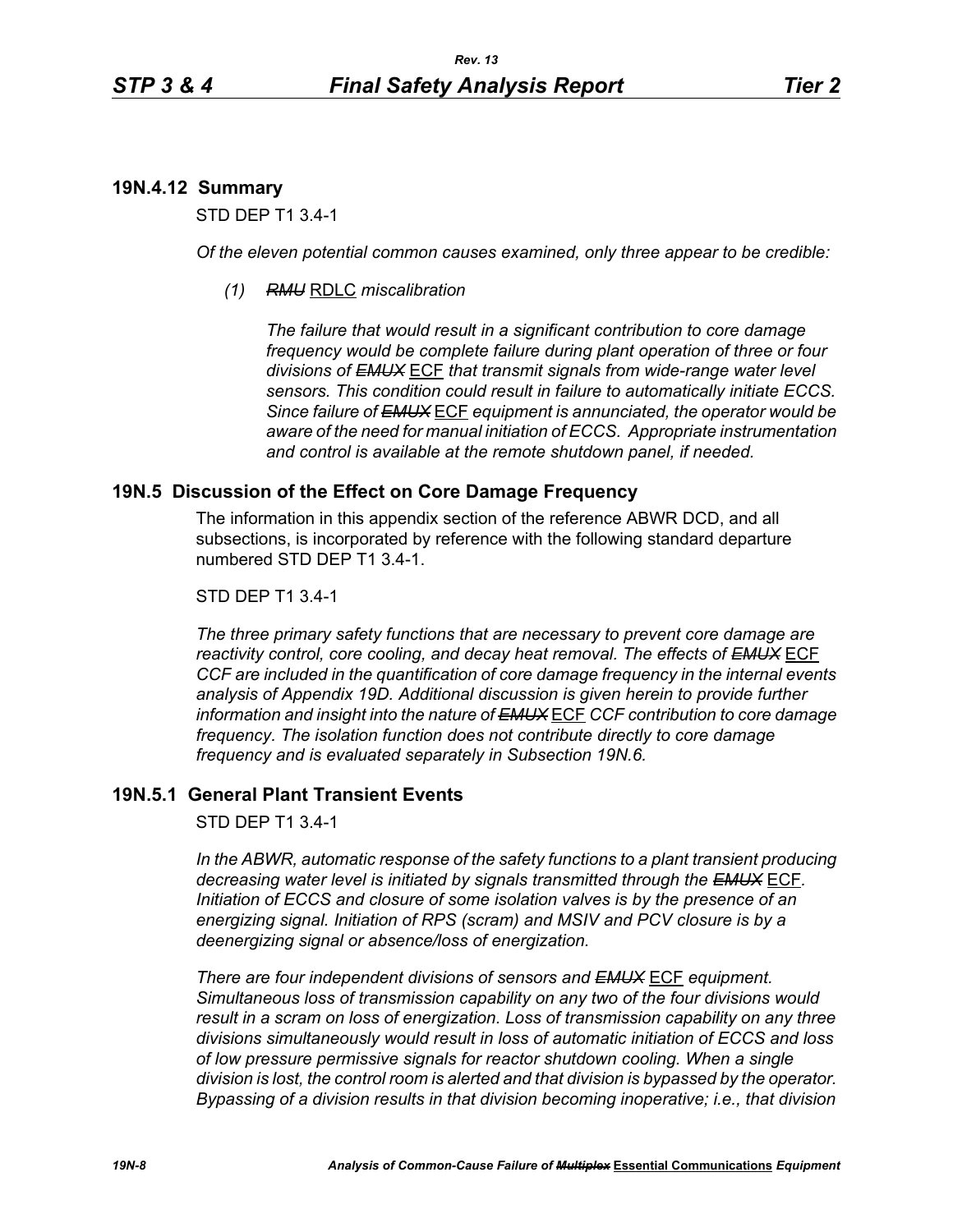*cannot contribute to scram, isolation, or ECCS initiation. Technical specification requirements govern actions to be taken under those conditions.* 

*Because of the high degree of independence between divisions in the ABWR design, the probability of simultaneous failures in multiple divisions is very low. If there were no common failure cause, the random probability of failure of n divisions would be the nth power of the probability of failure of a single division. In the presence of potential common failure causes, the probability of multiple failures could increase. Potential multiple failure causes are listed in Subsection 19N.2. Defenses against these common-cause failures are discussed in Subsections 19N.2 and 19N.4. These defenses provide a high degree of independence between instrumentation channels and divisions in the EMUX* ECF *control data network.* 

*The relationship of the safety function initiation and the EMUX* ECF *is depicted in a simplified event tree, shown on Figure 19N-3. This event tree is for a plant transient initiating event and loss of transmission capability from three or four divisions of EMUX* ECF *transmission of wide-range RPV water level signals. Loss of transmission of narrow-range water level sensor RMUs* RDLCs *due to common-cause failure would not affect the results since scram would be automatically initiated by loss of energization. The purpose of this event tree is to provide a means for examining the effect of common-cause failures of safety function initiating signals. Random failures of instrumentation and failures of mechanical execution of the safety function are evaluated in Appendix 19D.*

*The first safety response to a plant transient is a reactor trip and scram. Because of the deenergize-to-trip feature, a scram would be initiated, even with a common-cause failure of all EMUX* ECF *transmission. (A loss of transmission through the EMUX* ECF *would result in a plant scram at any time, even without a plant transient. That event is evaluated in a later subsection-Subsection 19N.5.5.) Common-cause failure of transmission would also result in closure of the MSIVs.* 

*Given a successful scram, the next essential safety function is to maintain water level in the reactor pressure vessel. The limiting case for common-cause failure of the EMUX* ECF *is common-cause failure of three or four of the individual remote multiplexing units* RDLCs *processing wide-range RPV water level signals. Since ABWR has motor-driven feedwater pumps, closure of the MSIVs would not cause loss of feedwater unless the feedwater pumps tripped because of the transient. If the feedwater pumps did not trip, RPV waterlevel could be maintained as long as there was water in the condenser hotwell. In ABWR, the condenser hotwell inventory is automatically replenished from the condensate storage tank. If the feedwater pumps were tripped, they could be started manually from the control room, since the feedwater control system is independent of the EMUX* ECF*. If necessary, sufficient ECCS pumps could be started manually from the remote shutdown panel to provide water to the RPV. Automatic initiation of ECCS would not occur because of the common-cause failure of EMUX* ECF *to transmit wide-range RPV water level signals.* 

*To manually start some ECCS pumps, the operator may have to use the remote shutdown panel, since manual start signals from the control room are normally*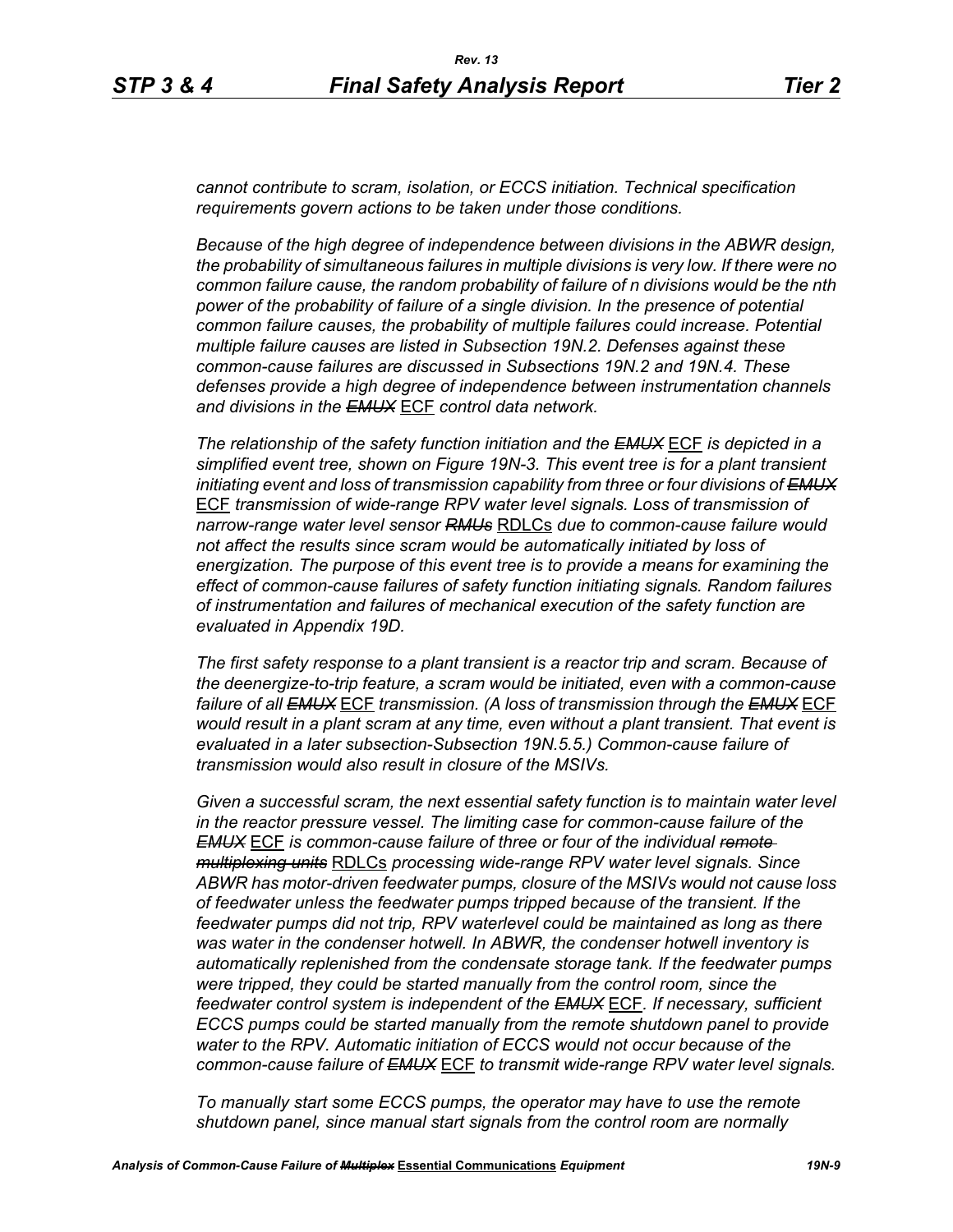*transmitted through the EMUX* ECF *and may not be operable. The operator would have correct indication of RPV water level in the control room since water level is hard wired in addition to being transmitted through the EMUX* ECF*. He also would be aware of the reactor scram. If control is not possible from the control room, the EOPs will tell the operator to proceed to or send someone to the remote shutdown panel where true indications and means of control are supplied through independent channels. In this simplified bounding analysis, failure of the operator to manually start ECCS pumps would result in uncovering of the reactor core and eventual core damage.*

*The effect of common-cause EMUX* ECF *failure on CDF is included in the quantification of the event trees in Appendix 19D for transient-initiated and LOCA events. The random unavailability of the RMUs* RDLCs *and TLUs* TLFs *is derived from an expected mean time between failures and a mean time to detect and repair a failure (MTTR). The random unavailability of the ECF is derived from an expected MTBF and an MTTR. The MTBF values are estimated, based on information from the supplier. The MTTR value is based on the use of a self-test feature which detects a failure within*  one minute*, and the existence of spare replacement units on hand at the plant. The self-test feature detects most of the failures. The remaining failures are detected by surveillance testing conducted quarterly.* 

*If there were sufficient experience data for multiple failures of solid-state multiplexing* digital communications *equipment, the experience data would be used directly and there would be no need for use of the beta-factor model. However, there is a dearth of multiple-failure data pertaining to solid-state multiplexer* such *equipment, particularly equipment with a self-test feature. The alternative is to evaluate or estimate the relative susceptibility of the EMUX* ECF *to multi-divisional failures through use of the betafactor.* 

*A recent report by the Electric Power Research Institute (EPRI) (Reference 19N-1) discusses the beta-factor model and lists representative values for beta. The values*  listed generally range from 0.1 down to about 0.01, but there is no value given *specifically for solid-state multiplexing* digital communications *equipment. Considering the defenses in the ABWR design, particularly the self-test feature, a lower value for beta is justified and may even be conservative. The self-test feature of the EMUX* ECF *equipment provides detection of failures* within one minute*, and on-hand spare modules provides restoration of operability within* an average time of 8 hours*. This feature limits the available time for propagation of multiple failures to an average time* interval of approximately 8 *hours, and essentially eliminates several of the more likely causes of multiple failures.* 

*The ABWR PRA indicates that the total core damage frequency for the ABWR design will be very low. The PRA analysis also indicates that potential EMUX* ECF *CCFs during plant transient events are significant contributors to the low total CDF. EMUX* ECF *CCFs appear in many of the top cutsets. An importance analysis indicates that all three EMUX* ECF *CCFs have relatively high "risk achievement worth", i.e., increases in the CCF probabilities would result in significant increases in total CDF. The defenses against EMUX* ECF *CCFs in the plant design (Subsection 19N.4) and the administrative procedures prescribed in Subsection 19N.2 should prevent increases in*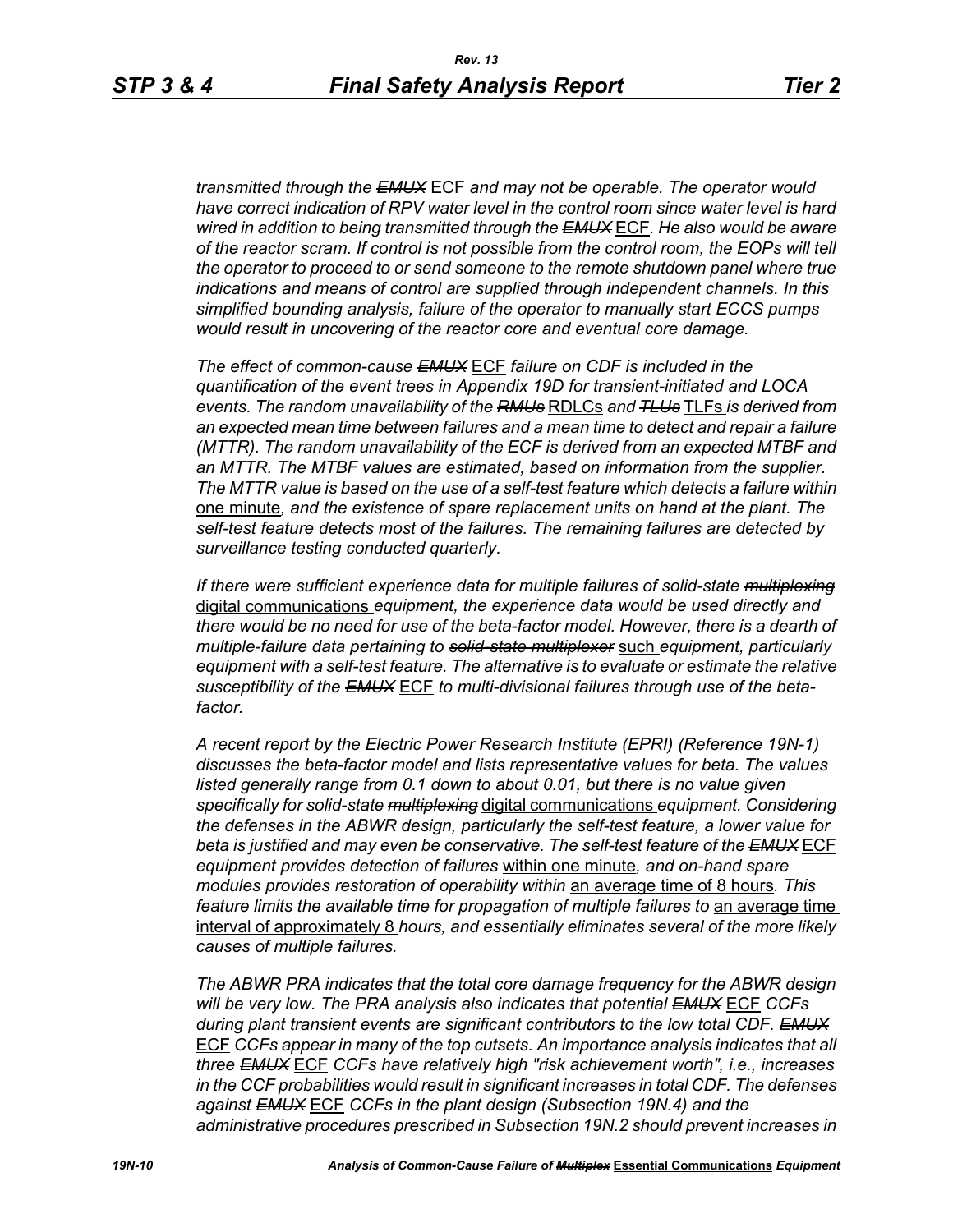*EMUX* ECF *CCF probabilities above the values used in the PRA analysis. Conservatisms in this part of the PRA tend to somewhat overestimate the importance of EMUX* ECF *CCFs.* 

# **19N.5.2 Loss of Feedwater Event**

STD DEP T1 3.4-1

The previous analysis considered the effect of loss of transmission capability of the *EMUX* ECF*, that is, an instance where the EMUX* ECF *failed to transmit an energization signal. The reverse failure mode would be failure to lose the energization signal for RPS due to common-cause failure of the narrow-range water level sensor RMUs* DTFs *to properly sense a Level 3 condition. For many plant transients, automatic scram would occur due to increased neutron flux or other direct-input signals to the RPS logic. For purposes of this analysis, an initiating event is used that would require response of the narrow-range RMUs* DTFs *that sense a Level 3 water-level condition. A feedwater pump trip can be used to represent such an event.*

*The probability of common-cause failure in this mode is much lower than for the lossof-transmission mode since most of the identifiable common causes would not cause a failure in this mode. The EMUX* ECF *failure in this mode could result in failures of*  automatic scram. There is a very high probability that the operator would provide *manual scram based on independent indications of the feedwater pump trip. Since the MSIVs would not close, the power conversion system would remain in operation. Based on past operating experience, there is a high probability that the operator would recover feedwater in addition to initiating manual scram. If feedwater were not recovered before low water level (Level 2) was reached, ECCS would be initiated automatically by means of transmission through the wide-range water-level sensor RMUs* RDLCs.

*Initiation of decay heat removal would not be affected by the EMUX* ECF *failure in the deenergize-to-trip mode.*

# **19N.5.3 Loss of Coolant Accidents**

STD DEP T1 3.4-1

*Because of the low frequency of occurrence, LOCA events are very small contributors to ABWR core damage frequency. The probability of a coincidental common-cause EMUX* ECF *failure together with a LOCA is an extremely low probability event. The possibility of a common-cause EMUX* ECF *failure occurring as a result of a LOCA, where the LOCA would provide the common cause, is highly unlikely because of the locations and physical separation of the EMUX* ECF *divisions.* 

# **19N.5.4 Other Initiating Events**

STD DEP T1 3.4-1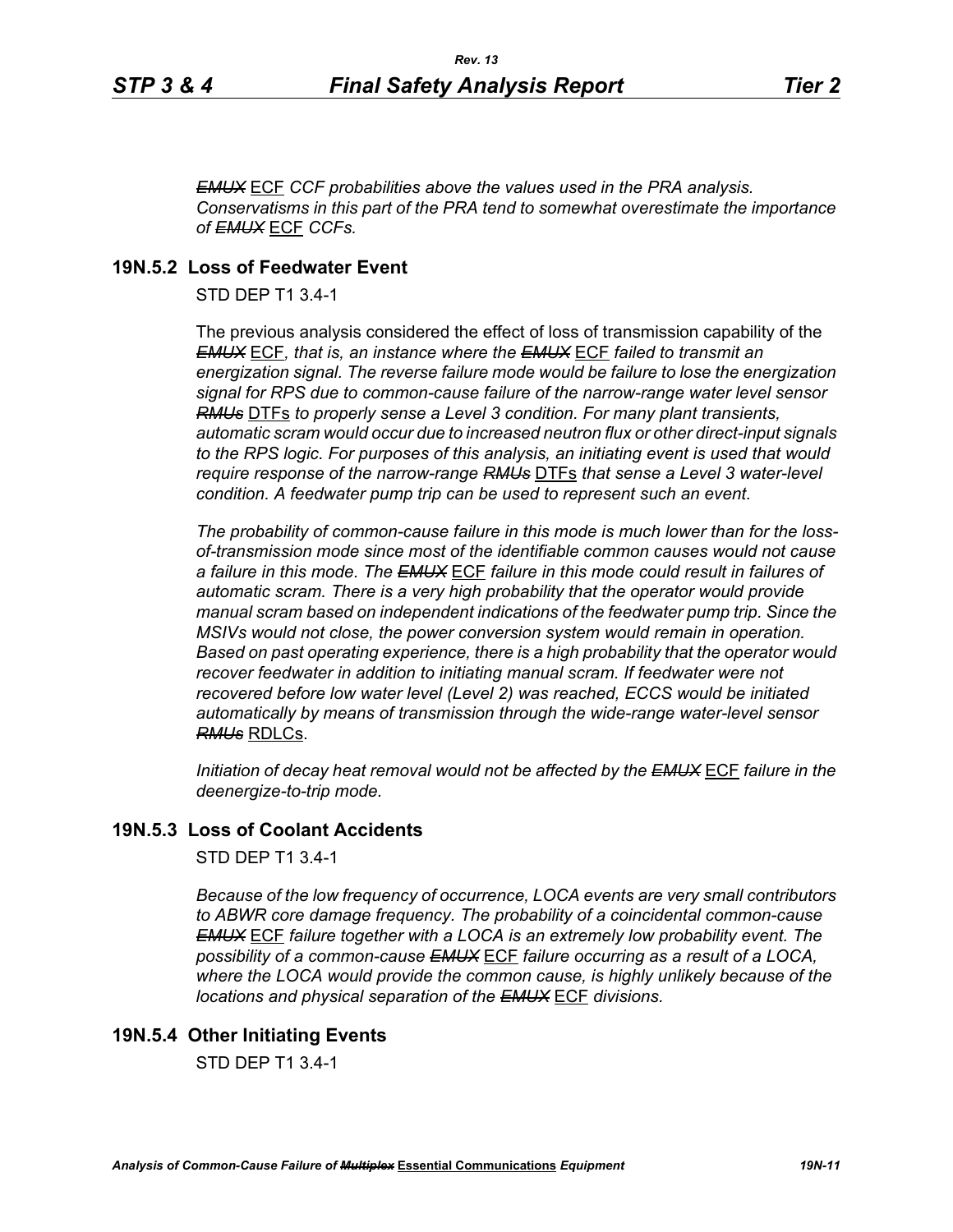# **19N.5.4.1 Loss of Offsite Power**

STD DEP T1 3.4-1

*Loss of all offsite power would have no direct effect on EMUX* ECF *operability since EMUX* ECF *equipment operates completely on divisional DC power. A loss of offsite power would cause a small increase in the conditional probability of loss of DC power since DC power is supplied by batteries or an AC converter-charger. The probability of loss of DC power is very low as discussed below in Subsection 19N.5.4.2.* 

# **19N.5.4.2 19N.5.4.2 Loss of DC Power**

STD DEP T1 3.4-1

*Each division of the EMUX* ECF *is powered by a division of DC power. Loss of all divisions of DC power would result in loss of EMUX* ECF *transmission capability. The annual probability of loss of DC power on one essential bus is estimated to be approximately 1.0E-3. The complete loss of DC power to all four divisions of essential power is considered to be essentially zero since the four divisions are independent, loss of DC power on any one division is alarmed, and the station batteries are routinely tested. Very few credible causes of common-cause failure of multiple DC buses have been identified (Reference 19N-1.)*

# **19N.5.4.3 Inadvertent Open Relief Valve7**

STD DEP T1 3.4-1

*An inadvertent open relief valve (IORV) as an initiating event is treated in this analysis as just another plant transient. Although the plant response is somewhat different for an IORV, there is no peculiar impact on EMUX* ECF *operation or response, and common-cause failure of EMUX* ECF *would have the same effect on plant response as it would in any other plant transient event.*

# **19N.5.4.4 Loss of Service Water**

STD DEP T1 3.4-1

*Loss of essential service water has been hypothesized and studied as an initiating event since loss of service water could disable some ECCS equipment. Service water is not used directly by any EMUX* ECF *equipment and is not used for room cooling. The effects of loss of service water on essential safety equipment is evaluated in the system fault trees of Appendix 19D.* 

# **19N.5.4.5 19N.5.4.5 Loss of Instrument Air**

STD DEP T1 3.4-1

*Instrument air is not used by EMUX* ECF *equipment. As with essential service water, loss of instrument air would not affect EMUX* ECF *equipment or this analysis.*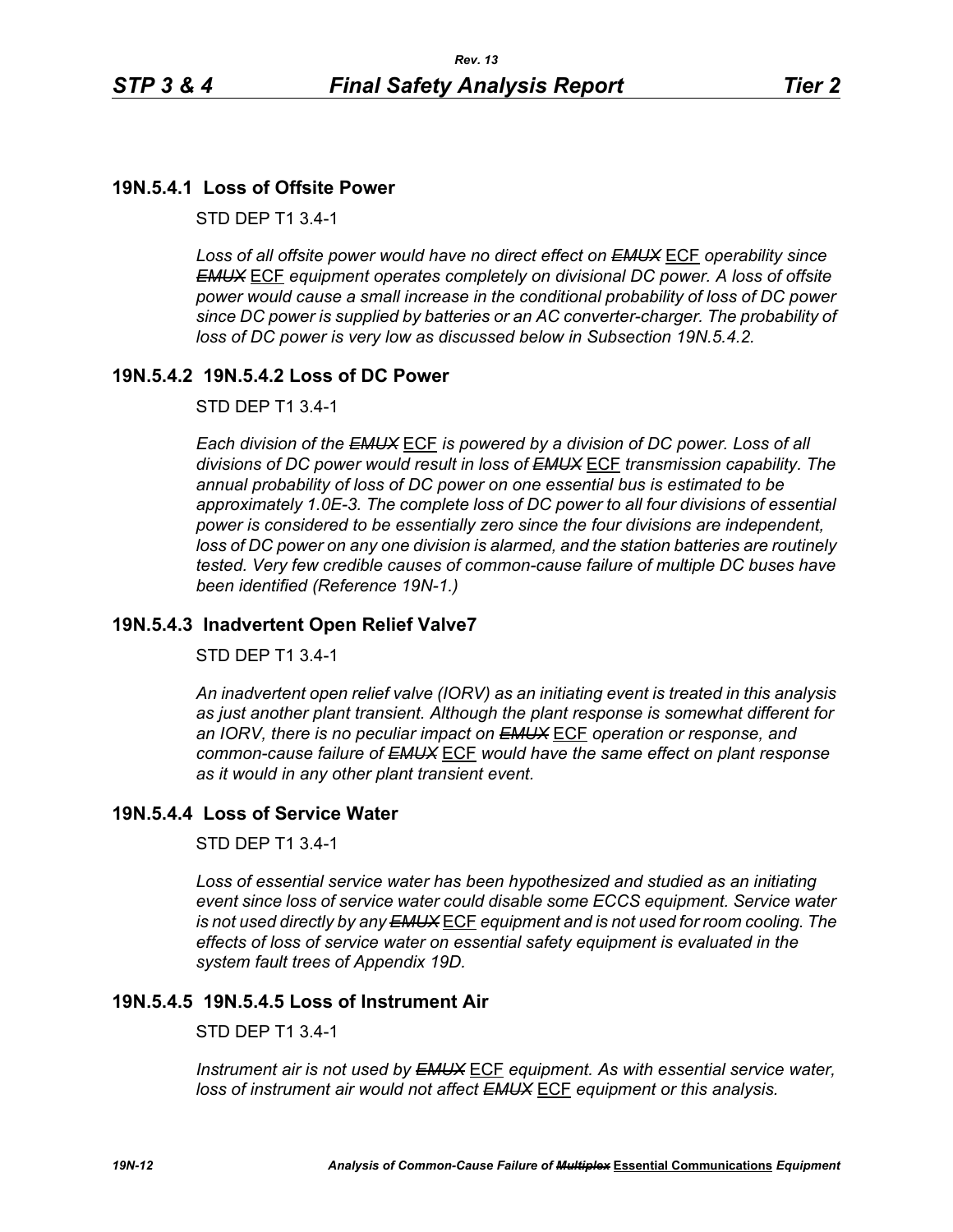# **19N.5.5 CCF of** *EMUX* **ECF During Normal Plant Operation**

STD DEP T1 3.4-1

*Results of the above analyses indicate that common-cause failure of EMUX ECF equipment in response to a demand from a plant transient or other off-normal event is a very small contributor to core damage frequency. This subsection examines the effect of a common-cause EMUX ECF failure at a random time during normal plant operation (EMUX ECF failure as an initiating event).* 

*The limiting failure in this case would be common-cause failure of the three or four divisions of remote multiplexing units* RDLCs *transmitting the signals from the narrowrange and wide-range water level sensors. If only the narrow-range transmission channels failed, the plant would scram on loss of energization, and ECCS would be initiated automatically through the wide-range RMUs remote DLCs RDLCs. If only the wide-range water level sensor RMUs* RDLCs *failed, the plant would not scram from that failure alone and there would be no demand on ECCS unless a plant transient occurred. Thus, both wide-range and narrowrange RMUs* RDLCs *must fail in multiple divisions to cause a condition of concern and a potential accident initiator. In that event, the plant would scram and ECCS would not be automatically initiated.* 

*Using the beta-factor method of CCF evaluation, the expected frequency of commoncause failure of all RMUs* RDLCs *in three or four divisions would be equal to the product of the expected frequency of random failure of a single RMU* RDLC *and a beta*factor. In this case, the beta-factor should be lower than for the transient-initiated event *since twice as many RMUs* RDLCs *must fail; however, the assignment of a specific value to beta in this case is extremely uncertain.* 

*Because of the great degree of uncertainty in any quantitative analysis that could be performed at this level, it appears preferable (and sufficient) to make a qualitative judgement. Since two or three EMUX ECF divisions must fail in two distinct modes involving separate equipment, and they must fail in a nearly simultaneous manner, i.e., in a sufficiently short interval to not allow mitigating action to be taken, the expected frequency of occurrence must be extremely low.*

# **19N.6 Discussion of the Effect on Isolation Capability**

STD DEP T1 3.4-1

*Failure of the Leak Detection and Isolation System (LDIS) does not have a direct effect on core damage frequency. The primary purpose of the LDIS function is to isolate the reactor and associated primary equipment and certain fission products in the event of a loss-of-coolant accident. A simplified event tree for a LOCA with common-cause loss of transmission capability of all RMUs* RDLCs *is shown on Figure 19N-4. For this condition, MSIVs and PCV isolation valves would close on loss-of-signal.* 

*The largest expected initiation frequency for a LOCA is for a small LOCA. The conditional probability of common-cause unavailability of RMUs* RDLCs *is extremely small. There is no identifiable mechanism by which the LOCA could increase the probability of common-cause RMU* RDLC *failure.*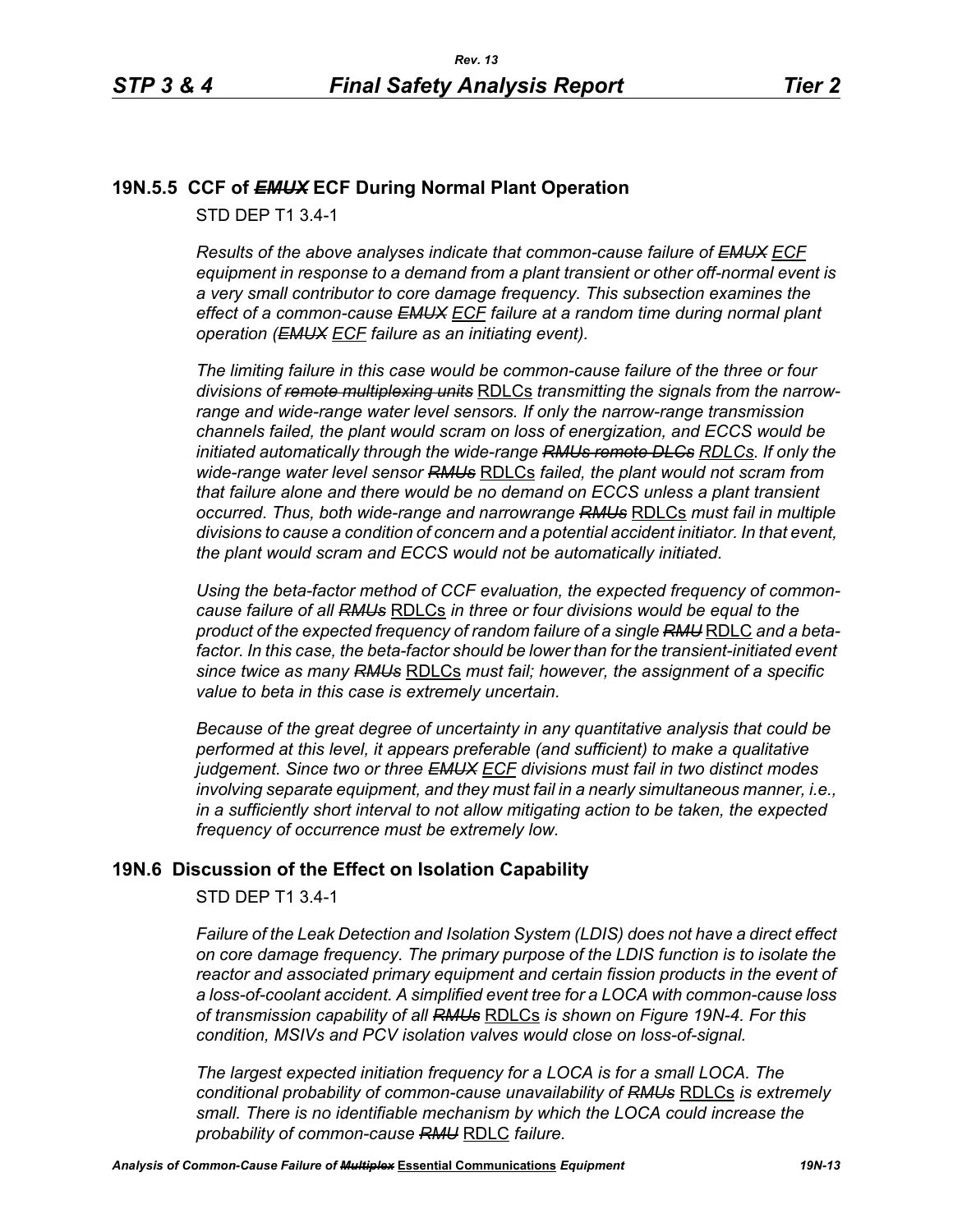*One additional isolation failure event should be considered-the effect of failing to isolate in a severe accident situation with a severely damaged core. In accident sequences resulting in core damage because the operator failed to maintain water inventory to the reactor (given an EMUX ECF CCF), it is possible that he would also fail to close isolation valves.*

### **19N.7 Summary**

### STD DEP T1 3.4-1

*This analysis has focused on the use of common multiplexing* essential communications *equipment in the EMUX ECF. Because it is possible to identify feasible causes of multiple failures, the possibility of common-cause failure of identical multiplexing* ECF *units has been studied. In view of the number and types of defenses built in to the EMUX ECF design, the probability of common-cause failure should be very low. Because of the lack of multiple-failure experience data on equipment of this type, it has been necessary to predict the common-cause failure probability by use of an analytical model. The model used is a simple model-the betafactor model-that hypothesizes that common-cause failure probability is proportional to the random failure probability of a single unit. The proportionality factor is beta. The hypothesis may not be true in all cases, and there is a great deal of uncertainty in assigning a value to beta.* 

*Beta represents the fraction of total failures that would involve multiple identical units. The expected value of beta is dependent on the nature of the possible causes, how and how fast failures would propagate between units, and what defenses exist to the causes. There is no established method for quantifying these factors. In the absence of good and sufficient data, assignment of a value to beta is a matter of judgement. Values that have been used for beta range from 0.1 down to 0.001 and lower. Values of beta between 0.1 and 0.01 are common for mechanical equipment. Values below 0.01 are more common for instrumentation. The value used in the analysis of Appendix 19D may be conservative, considering the defenses in the ABWR EMUX ECF design.* 

*Using a conservative value for EMUX ECF beta, the results of the Appendix 19D analysis show that use of the ABWR ECF shared-sensor configuration results in very little contribution to core damage frequency in response to demands from plant transients or off-normal events. This is because of the high availability on demand of the limiting equipment, the RMU* RDLCs*. The high availability of the RMU* RDLCs *is due to the self-test diagnostic capability and the resulting short mean time to detect and recover from a failure. This same selftest self-diagnostic feature is the best protection against common-cause failures, since multiple failures must all occur within an average time interval of* approximately 8 *4.25 hours. This study tends to confirm the conclusions of the Appendix 19D analysis in regard to the effect on CDF of EMUX ECF CCF in response to transient and LOCA initiated events.*

*Also of potential concern is common-cause failure of EMUX ECF as an initiating event. The EMUX ECF must be available at all times when the plant is operating because of the "failsafe" (deenergize-to-trip) design for scram and MSIV closure. A simultaneous common-causefailure of two EMUX ECF divisions at any time during plant operation*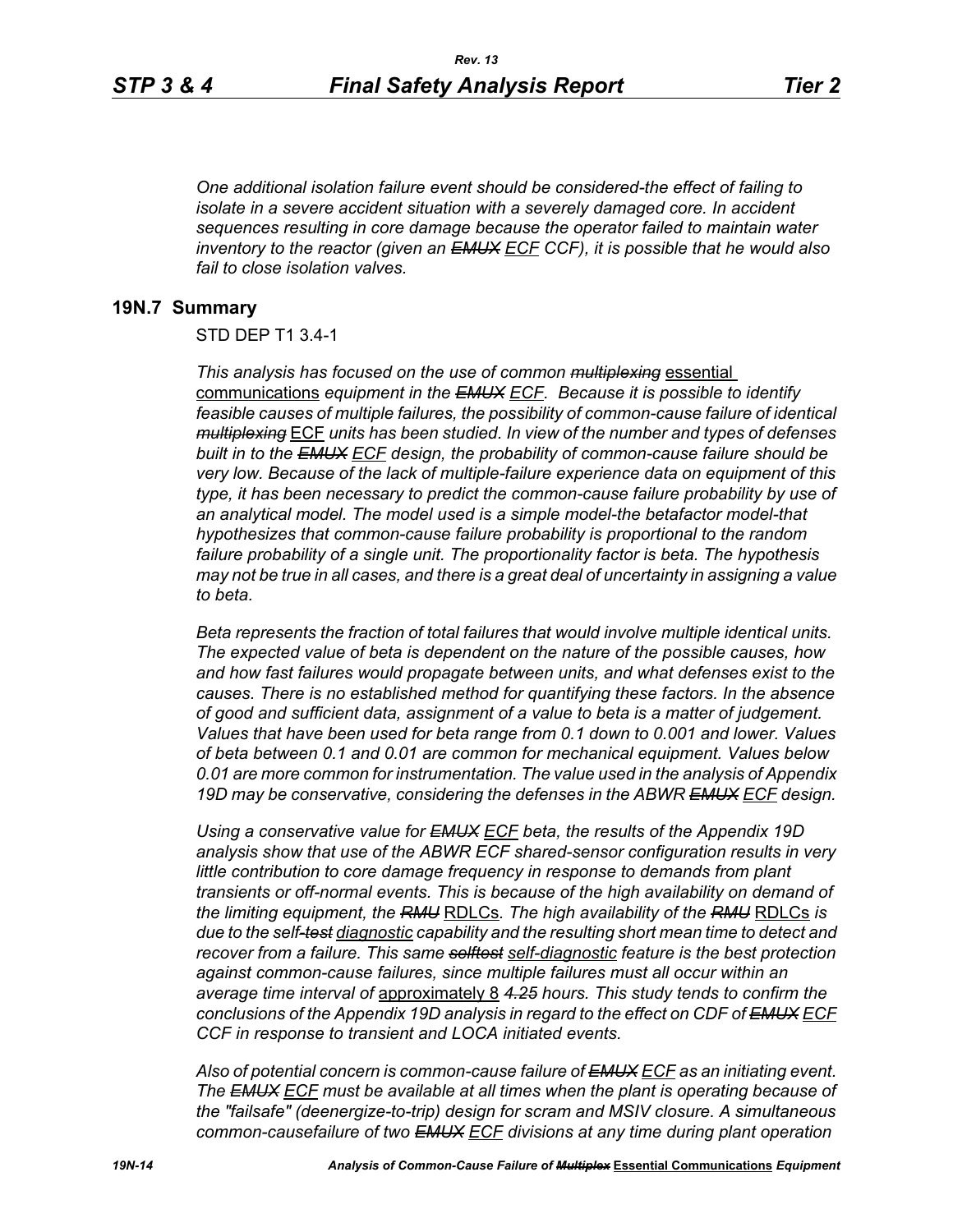*would result in a plant trip, even though all plant parameters were normal. In a sense, this is a "false alarm" that results in a scram, which is a potential accident initiating event. If the third and/or fourth division of EMUX ECF equipment also failed simultaneously, there could be a loss of automatic initiation of ECCS.* 

*The expected frequency of occurrence of common-cause EMUX ECF failure during normal operation is a function of the EMUX ECF reliability, including D.C. power reliability. Fast recovery time due to the EMUX ECF self-test diagnostic feature does not help if two divisions fail simultaneously, since a plant trip is immediate. (The selftest diagnostic feature is a major defense if the CCFs do not occur simultaneously.) The probability and expected frequency of occurrence of such an event is extremely low. Administrative controls will be imposed to minimize the probability of progressive common-cause failures. With the present design, the frequency of occurrence can be further reduced only by increasing the reliability of the remote multiplexing unit* RDLC*.*

*One type of administrative action that will effectively eliminate several common causes including software faults is establishment of required action to be taken in the event of* functional failure of a single **EMUX** ECF channel during plant operation. The action to *be taken in the event of functional failure of an EMUX* an ECF *channel during plant operation is to re-establish operability and determine the cause of the failure as soon as possible. During the period of repair/replacement and diagnosis, the remaining channels are monitored closely. In the event of a second channel failing before the first channel is restored, the safest available action is immediately taken as prescribed by technical specifications and/or emergency operating procedures.* 

*The sensitivity of core damage frequency to EMUX ECF MTBF and beta can be seen from the event tree of Figure 19N-3. The RMU* RDLC *CCF probability or frequency is a direct function of both of these reliability elements. In turn, the core damage frequency is directly proportional to the RMU* RDLC *CCF probability and the initiating event frequency. If the RMU* RDLC *MTBF was twice as high, the core damage frequency would be reduced by half. In like manner, uncertainty in the initiating frequency propagates directly into uncertainty in CDF.*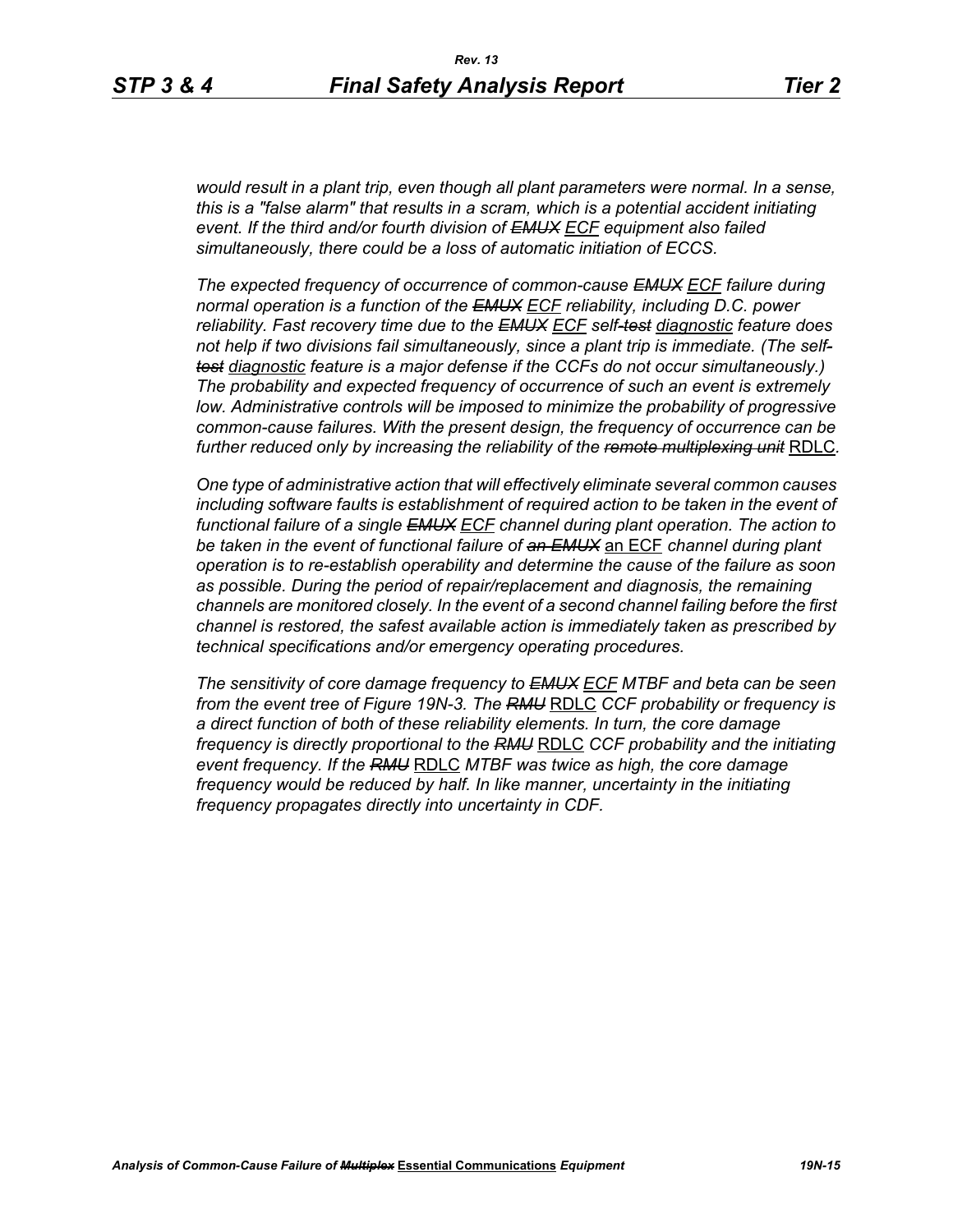# **Figure 19N-3 Event Tree for Analysis of Common-Cause Failure of** *EMUX***ECF**

STD DEP T1 3.4-1

There is no logic change to this Event Tree. The changes are limited to nomenclature as listed below:

- *EMUX* ECF *TRANSMISSION*
- *CCF of EMUX* ECF \*
- *\* COMMON-CAUSE FAILURE OF REMOTE MULTIPLEXING UNITS ESSENTIAL MULTIPLEXING SYSTEM,* ESSENTIAL COMMUNICATIONS FUNCTION*, OR TRIP LOGIC UNITS* (ECF, RDLC, DTF, DLC performing SLF, TLF)